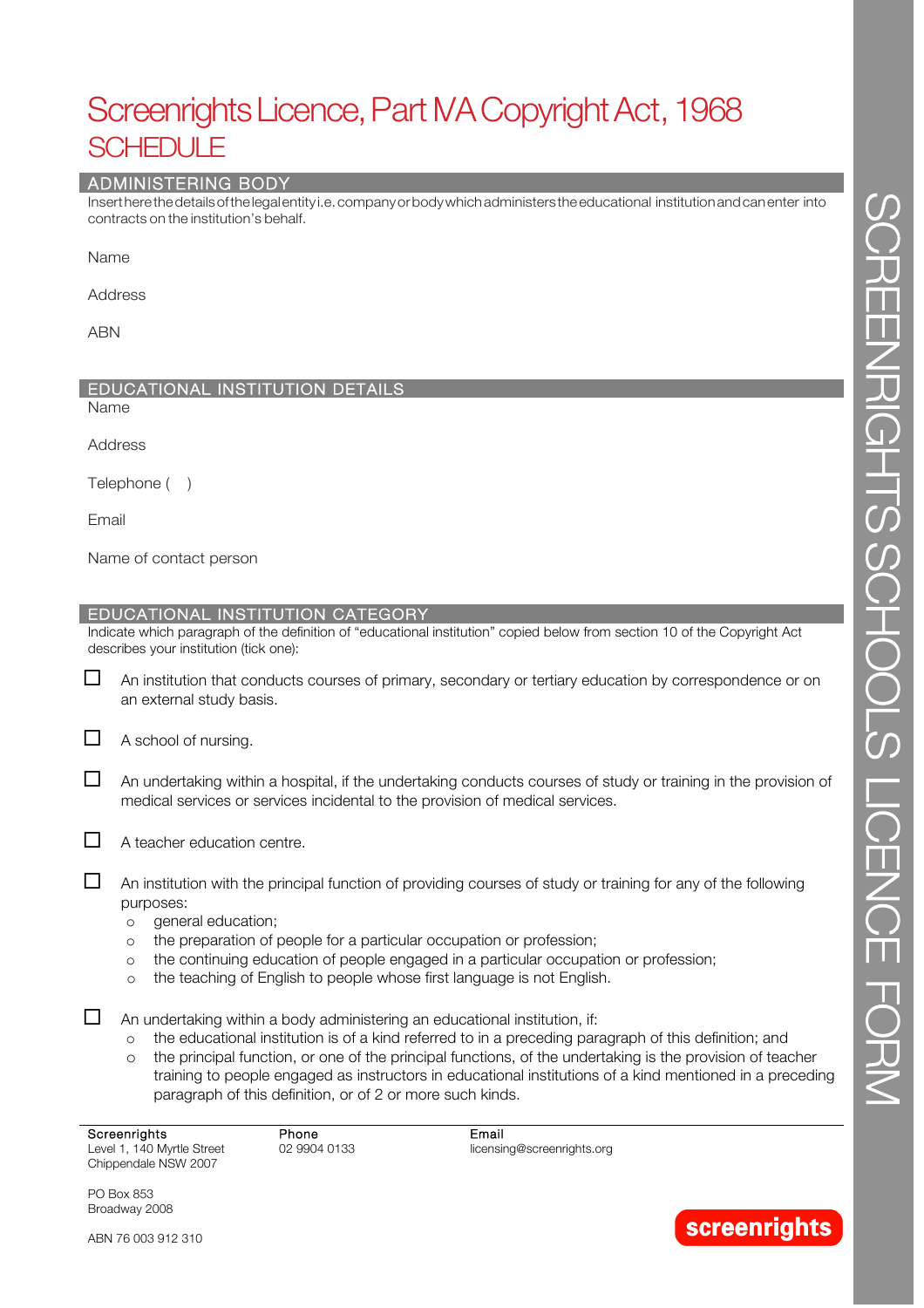# SCHEDULE continued

## AMOUNT PAYABLE

| Rate for 1 January to 31 December 2018:                                                                                                                                                                                                                                                                                                                                                                                                                                                                                                                                                                |                                          | Equitable remuneration is the Rate time the Gross Receipts from<br>the prior year or \$100 whichever is greater.                                                                                                                                                                                              |  |  |  |
|--------------------------------------------------------------------------------------------------------------------------------------------------------------------------------------------------------------------------------------------------------------------------------------------------------------------------------------------------------------------------------------------------------------------------------------------------------------------------------------------------------------------------------------------------------------------------------------------------------|------------------------------------------|---------------------------------------------------------------------------------------------------------------------------------------------------------------------------------------------------------------------------------------------------------------------------------------------------------------|--|--|--|
|                                                                                                                                                                                                                                                                                                                                                                                                                                                                                                                                                                                                        | 0.1%                                     |                                                                                                                                                                                                                                                                                                               |  |  |  |
|                                                                                                                                                                                                                                                                                                                                                                                                                                                                                                                                                                                                        | X                                        |                                                                                                                                                                                                                                                                                                               |  |  |  |
| <b>Gross Receipts</b>                                                                                                                                                                                                                                                                                                                                                                                                                                                                                                                                                                                  | $=$                                      | Gross Receipts means annual gross turnover from all training<br>activity including, without limitation:<br>a) all student fees including, enrolment fees, tuition fees, library<br>fees and course material fees;<br>b) fee for service training; and<br>c) government funded and employer funded placements; |  |  |  |
| Amount payable                                                                                                                                                                                                                                                                                                                                                                                                                                                                                                                                                                                         | \$                                       | Please calculate the amount payable by multiplying last year's<br>Gross Receipts by the rate (0.1%).<br>If the calculation is less than \$100, then the amount payable is<br>\$100.                                                                                                                           |  |  |  |
| <b>Remuneration Notice</b><br>Pursuant to section 113Q of the Copyright Act (Commonwealth) 1968, the <b>Administering Body</b> undertakes to pay equitable<br>remuneration to the Audio-Visual Copyright Society Limited (trading as Screenrights) for the copies of television and radio broadcasts<br>and communications of those copies made by or on behalf of it in accordance with Division 4 of Part IVA of the Copyright Act, and to<br>give Screenrights reasonable assistance to enable Screenrights to collect and distribute that equitable remuneration while this notice is in<br>force. |                                          |                                                                                                                                                                                                                                                                                                               |  |  |  |
|                                                                                                                                                                                                                                                                                                                                                                                                                                                                                                                                                                                                        |                                          |                                                                                                                                                                                                                                                                                                               |  |  |  |
| <b>SIGNED</b>                                                                                                                                                                                                                                                                                                                                                                                                                                                                                                                                                                                          |                                          |                                                                                                                                                                                                                                                                                                               |  |  |  |
| Signed for an on behalf of ____                                                                                                                                                                                                                                                                                                                                                                                                                                                                                                                                                                        | (insert name of educational institution) | by its authorised officer.                                                                                                                                                                                                                                                                                    |  |  |  |
|                                                                                                                                                                                                                                                                                                                                                                                                                                                                                                                                                                                                        |                                          |                                                                                                                                                                                                                                                                                                               |  |  |  |
| (Signature of officer)                                                                                                                                                                                                                                                                                                                                                                                                                                                                                                                                                                                 |                                          | (Office held)                                                                                                                                                                                                                                                                                                 |  |  |  |

(Name of officer)

\_\_\_\_\_\_\_\_\_\_\_\_\_\_\_\_\_\_\_\_\_\_\_\_\_\_\_\_\_\_\_\_\_

| ┍<br>$\sim$<br>$-1$ |  |  |
|---------------------|--|--|
|                     |  |  |

**Complete and sign the form and send it to Screenrights with a cheque for the amount payable: PO Box 853, Broadway NSW 2008.**